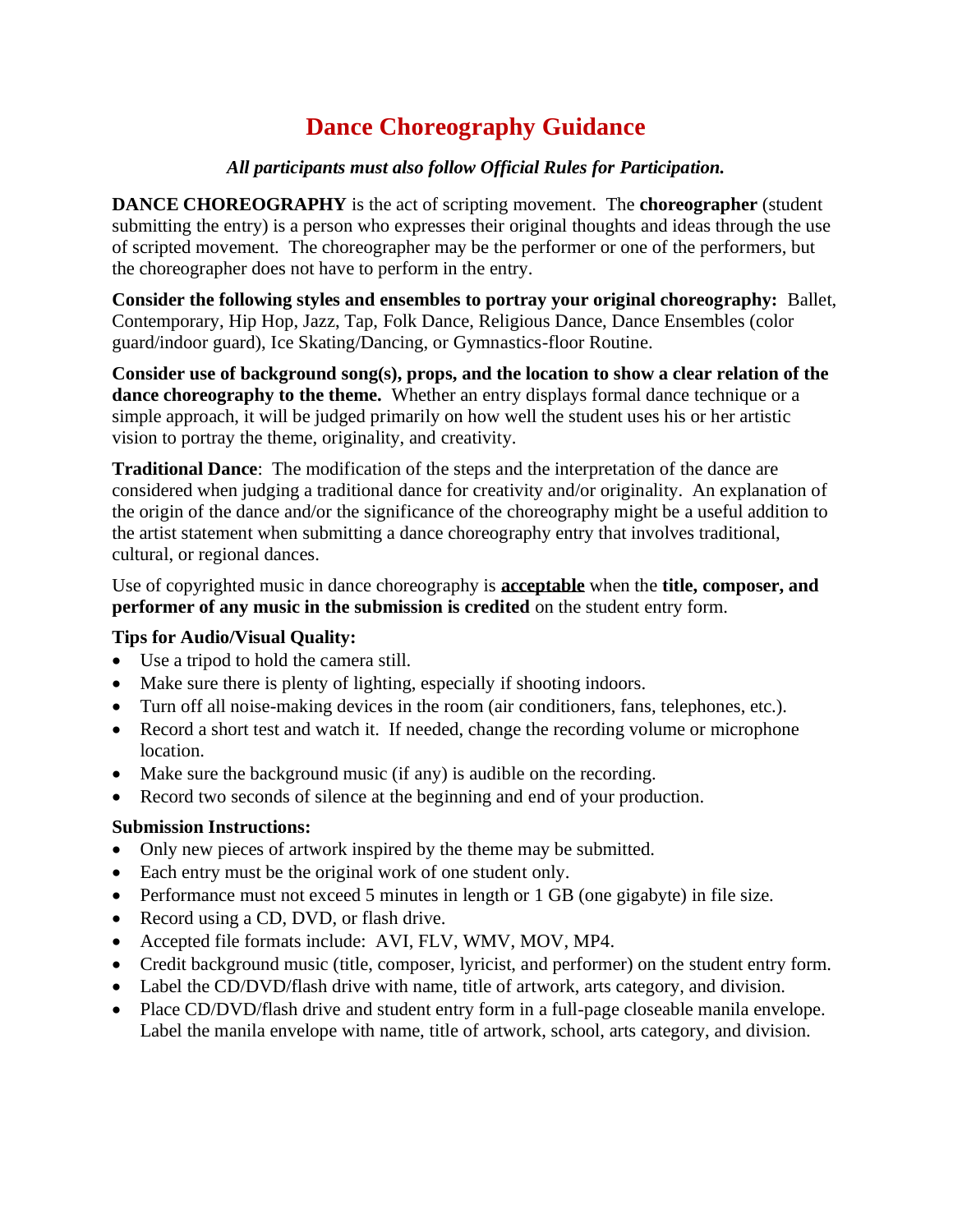## **Film Production Guidance**

### *All participants must also follow Official Rules for Participation.*

**FILM PRODUCTION** is the process of making moving imagery. The **producer** (the student submitting the entry) is a person who expresses their original thoughts and ideas through the use of images that change over time. The producer is not required to appear in the film but if the producer chooses to appear, a camera tripod may be used. All screenwriting, directing, camera/filming, and editing must be done by the producer. *PowerPoint or similar presentation is prohibited because most graphic elements are copyrighted.*

### **Consider the following styles to portray your original film:**

- Animation: Hand-drawn, created from a collection of objects, clay, torn paper, etc., or computer-generated.
- Narrative: A story told through the images created on film or computer (This is not the same as a storyteller narrating an original story.).
- Documentary: A nonfiction production using narration, facts, and images.
- Experimental: A production that explores movement, light, and montage.
- Multimedia: Computer-generated media presentations must be completely original, and the student must do all the work. Cutting and pasting from other sources is not permitted. The use of software that allows the user to build a virtual environment using prefabricated characters and elements is not permitted. Any software used to create an entry should only enhance and present the work, not provide the primary design.

### **Use of Other Copyrighted Material**

Films may include public places, well-known products, trademarks, or certain other copyrighted material as long as that copyrighted material is incidental to the subject matter of the piece and/or is a smaller element of a whole. The resulting work cannot try to establish an association between the student and the trademark/business/material, or influence the purchase/non-purchase of the trademarked good. Use of background music must be credited on the student entry form.

### **Tips for Audio/Visual Quality**

- Use a tripod to hold the camera still.
- Make sure there is plenty of lighting, especially if indoors.
- Turn off all noise-making devices in the room (air conditioners, fans, telephones, etc.).
- Make sure the background music (if any) is audible on the recording.
- Record two seconds of silence at the beginning and end of your production.

- Only new pieces of artwork inspired by the theme may be submitted.
- Each entry must be the original work of one student only.
- Performance must not exceed 5 minutes in length or 1 GB (one gigabyte) in file size.
- Record using a CD, DVD, or flash drive.
- Accepted file formats include: AVI, FLV, WMV, MOV, MP4.
- Credit background music (title, composer, lyricist, and performer) on the student entry form.
- Label CD/DVD/flash drive with name, title of artwork, arts category, and division.
- Place CD/DVD/flash drive and student entry form in a full-page closeable manila envelope.
- Label the manila envelope with name, title of artwork, school, arts category, and division.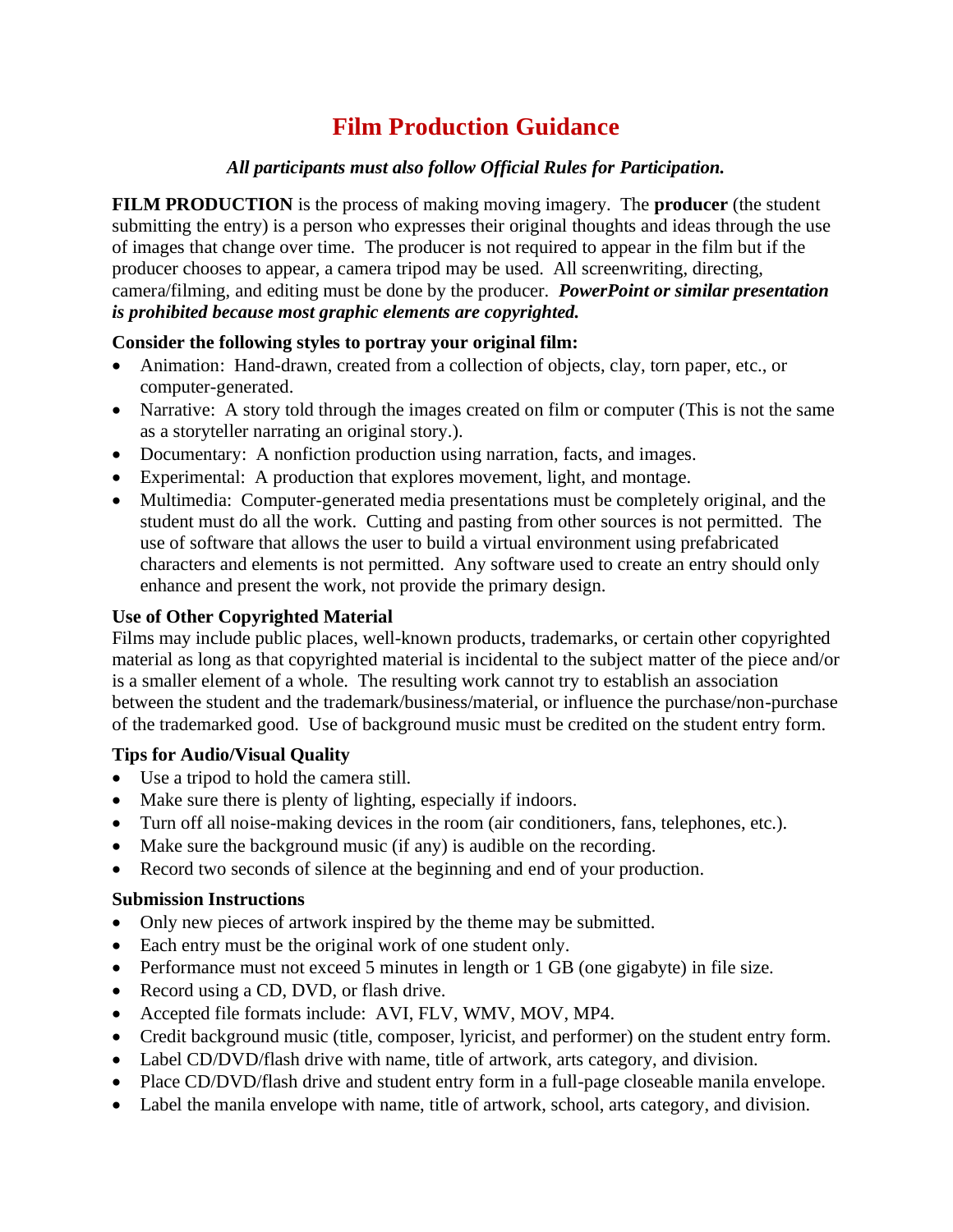# **Literature Guidance**

## *All participants must also follow Official Rules for Participation.*

**LITERATURE** is art in written form. The **author** (the student submitting the entry) is a person who expresses their original thoughts and ideas through the use of words. Authors submit a single literary work, handwritten or typed, using grade-appropriate grammar, punctuation, and spelling. Collections of literary work (such as poems and short stories) are not accepted.

**Consider the following literary styles to portray your original work of fiction or nonfiction:** Prose, Poetry, Drama, Reflective essay, Narrative, and Short story.

An explanation of the storyline and/or the significance of the literature style might be a useful addition to the artist statement. Whether an entry displays formal writing technique or a simple approach, it will be judged primarily on how well the student uses his or her artistic vision to portray the theme, originality, and creativity. Illustrated entries, including books, with pictures drawn by the student author are acceptable; however, only literary content is judged.

### **Dictation and Typing**

- Students may have their entries typed by another person as long as the original work or a copy of the original work is included.
- Students in pre-school, kindergarten or 1st grade may dictate to another person who may print or type exact words as spoken by the student.
- Transcribers should attempt to retain the same level of language and accuracy that is present in the student's original work.

## **Translation**

- Students for whom English is not their first language may submit literature entries in their own language. **An interpretive translation in English must accompany the entry.**
- Translators should attempt to retain the same level of language and accuracy that is present in the student's original work.

- Only new pieces of artwork inspired by the theme may be submitted.
- Each entry must be the original work of one student only.
- Entry must not exceed 2000 words.
- Submit entry on 8.5 x 11 paper (one sided only).
- **For handwritten Literature documents**: Submit original plus two copies.
- **For Literature documents produced on a computer**: Submit electronic file on a CD/DVD/flash drive plus three paper copies.
	- o PDF files only
	- o Label CD/DVD/flash drive with name, title of artwork, arts category, and division.
- Number each page and write student's name on the back of all pages (original & copies).
- Place CD/DVD/flash drive (if any), printed copies, and student entry form in a full-page closeable manila envelope. Label the manila envelope with name, title of artwork, arts category, and division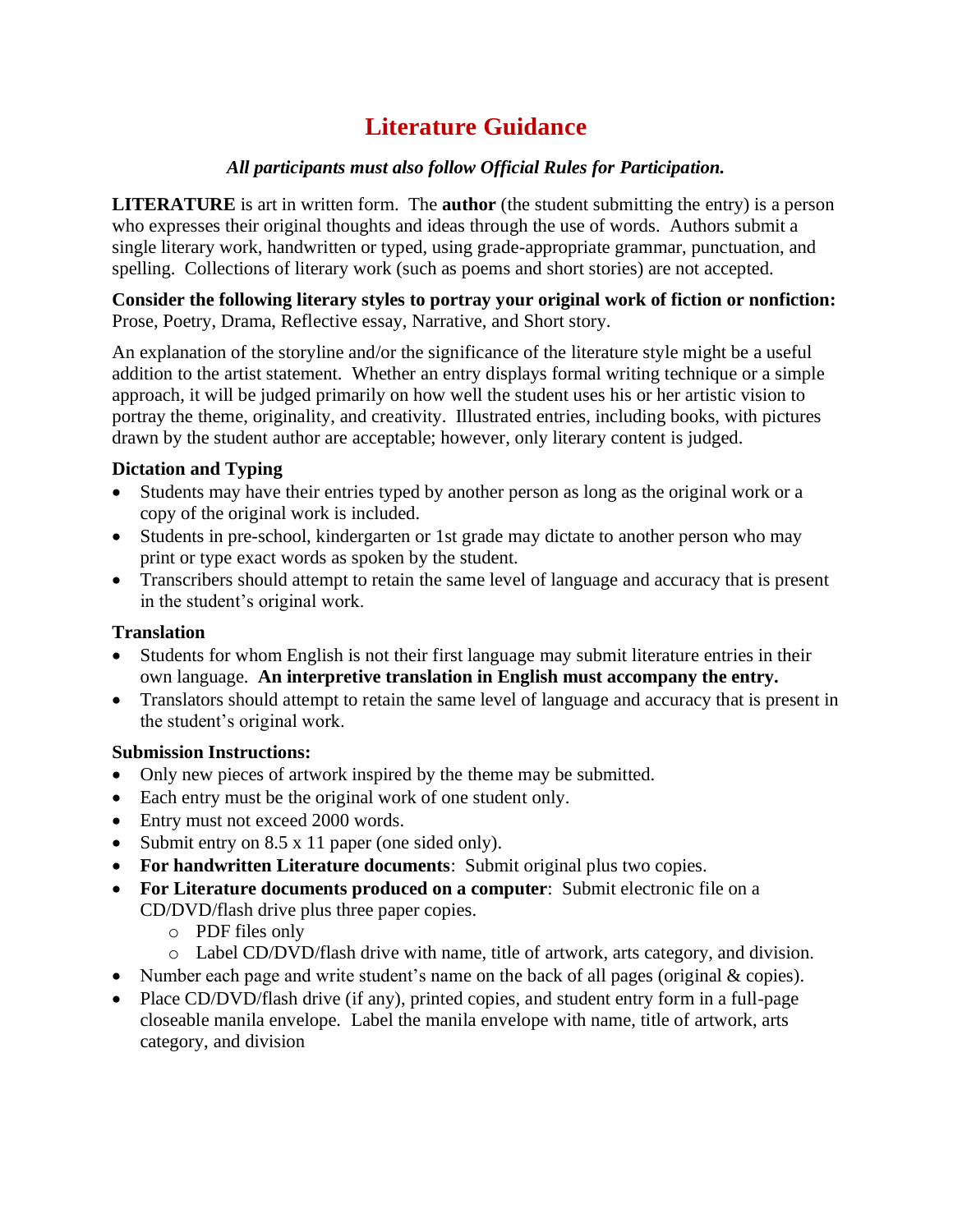# **Music Composition Guidance**

## *All participants must also follow Official Rules for Participation.*

**MUSIC COMPOSITION** is the process of arranging sounds. The **composer** (the student submitting the entry) is a person who expresses their original thoughts and ideas through the use of sound changes over time. The composer may submit an entry performed by an individual or group and/or make use of a sound library generated performance of a score composed in its entirety by the student. Composers are not required to perform their composition themselves.

**All instruments, sounds, styles, and combinations are accepted.** Software may be used to produce an audio recording that does not include commercially pre-programmed imported MIDI or other source files. Entries containing algorithmic composition techniques are not accepted. Whether an entry displays formal composition technique or a simple approach, it will be judged primarily on how well the student uses his or her artistic vision to portray the theme, originality, and creativity. Use of copyrighted material is prohibited.

**Presentation & Format:** The grade division determines whether musical notation is required:

- **Primary, Intermediate, and Special Artist divisions** do not require musical notation. The student may choose to submit iconic ("made-up"), traditional, or tablature notation, if desired.
- **Middle School and High School divisions** require notation, either traditional or tablature.
- Notation software may be used to create a score.
- Whether the score is handwritten or computer-generated, appropriate instrumentation and voicing are required for the performance.
- For electronic copies of notation, accepted file type is PDF.

### **Tips for Audio Quality**

- Do not place the recording device on top of an instrument(s) or speakers.
- Turn off all noise-making devices in the room (air conditioners, fans, telephones, etc.).
- Record a short test and listen to it. If needed, change the recording volume or microphone location.
- Record two seconds of silence before and after performing your composition.

- Only new pieces of artwork inspired by the theme may be submitted.
- Each entry must be the original work of one student only.
- Performance must not exceed 5 minutes in length or 1 GB (one gigabyte) in file size.
- Record using a CD, DVD, or flash drive. Save as a data file, not an audio CD or DVD movie. Video files are not accepted.
- Accepted file formats include: MP3, WMA, WAV, ACC, FLAC.
- Label the CD/DVD/flash drive with name, title of artwork, arts category, and division.
- Provide score/notation (required for middle and high school) on 8.5 x 11 paper (one-sided only). Do not mount or bind. If provided electronically, provide in PDF format.
- Number each score/notation page and write name of the student on the back of all pages
- Place CD/DVD/flash drive, score/notation (if required), and student entry form in a full-page closeable manila envelope. Label the manila envelope with name, title of artwork, arts category, and division.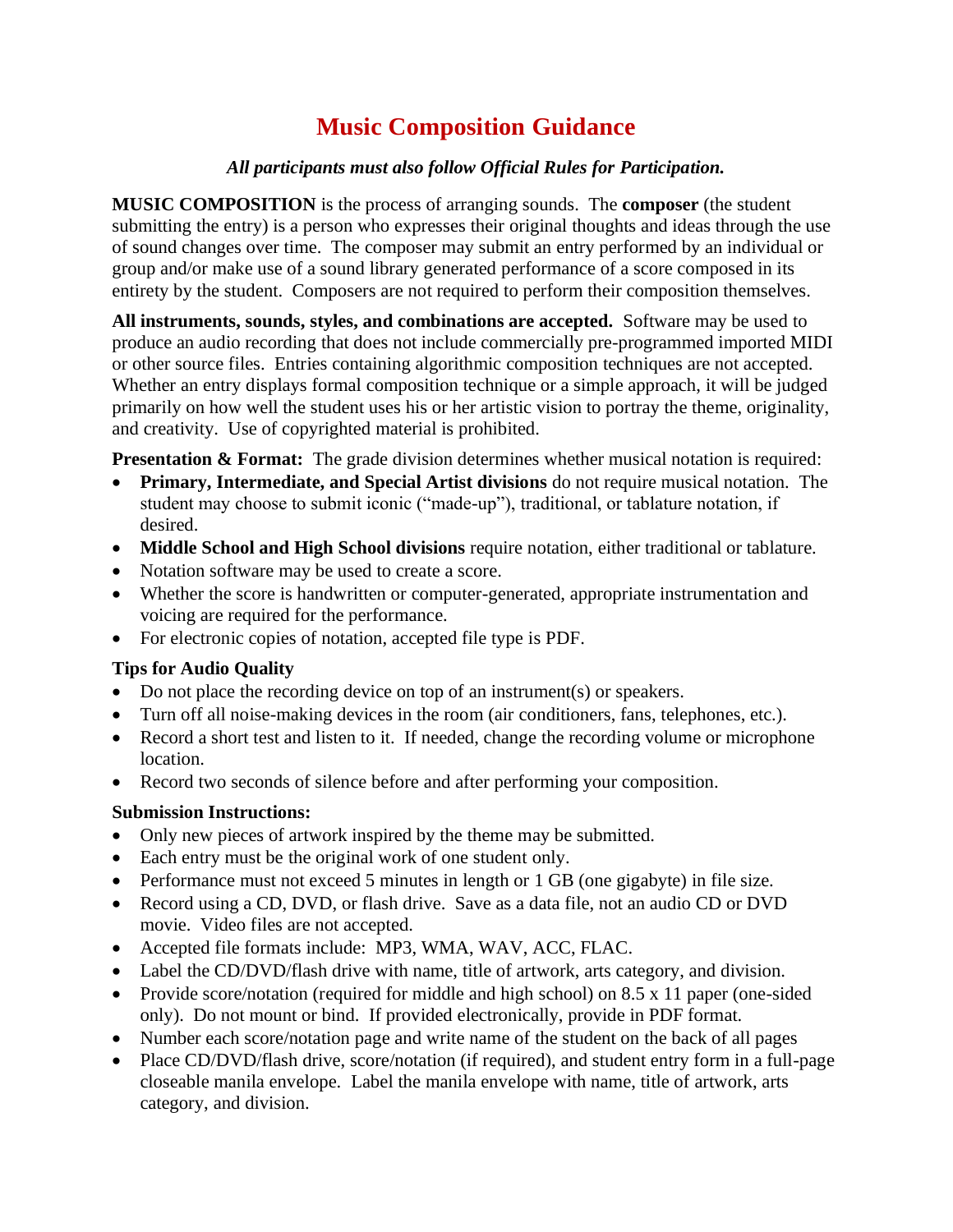## **Photography Guidance**

## *All participants must also follow Official Rules for Participation.*

**PHOTOGRAPHY** is the process of creating a single visual image using a camera. Photographers may demonstrate the use of photographic techniques conventionally or digitally.

- Accepted types include single photographic print, panoramic, photomontage (one print of multiple original photos), multiple exposure, negative sandwich, or photogram. Black-andwhite and color are accepted.
- Non-accepted forms include entries with added graphics over the image (including lettering) (Consider submitting this as Visual Arts.). Film (negatives or transparencies) and multidimensional pieces are not accepted. Collages or collections of photos are not accepted.

Whether an entry displays use of technologies or a simple approach, it will be judged primarily on how well the student uses his or her artistic vision to portray the theme, originality, and creativity.

### **Use of Copyrighted Material**

Use of copyrighted material, including copyrighted cartoon characters or other such material, is not acceptable in any photography submission, with the following exception: Photographs may include public places, well-known products, trademarks or certain other copyrighted material as long as that copyrighted material is incidental to the subject matter of the piece and/or is a smaller element of a whole.

#### **Presentation & Format**

- A single print must be between  $3x5$  and  $8x10$  (no larger than  $11x14$  with matting).
- Mount all prints on a cardboard mat, poster board, or some other sturdy material.
- Framed photos are not accepted

- Only new pieces of artwork inspired by the theme may be submitted.
- Each entry must be the original work of one student only.
- Photo may not be smaller than  $3 \times 5$  or larger than  $8 \times 10$
- **Non-digital photo:** If the submission was produced with a non-digital camera and developed by traditional process, submit your printed photo.
- **Digital photo:** If the submission was produced with a digital camera, save the digital file not exceeding 1 GB (one gigabyte) on a CD/DVD/flash drive, and include a print of your photo.
	- o Accepted file formats include: JPEG, JPG, GIF, PNG.
	- o Digital photos must be high resolution (640 x 960 minimum)
	- o Label CD/DVD/flash drive with the title of your artwork, arts category, and division.
- If the photo with mat is large enough, put the student entry form and CD/DVD/flash drive (if any) in a clear sheet protector, and attach to the back of the matted photo. Otherwise, put the photo and entry form and CD/DVD/flash drive (if any) in a full-page closeable manila envelope.
	- o Label the manila envelope if used with name, title of artwork, arts category, and division
	- o **DO NOT** attach student entry form or sheet protector directly to the photo.
	- o If you are submitting an unmatted photo, place it in a full-page closeable manila envelope.